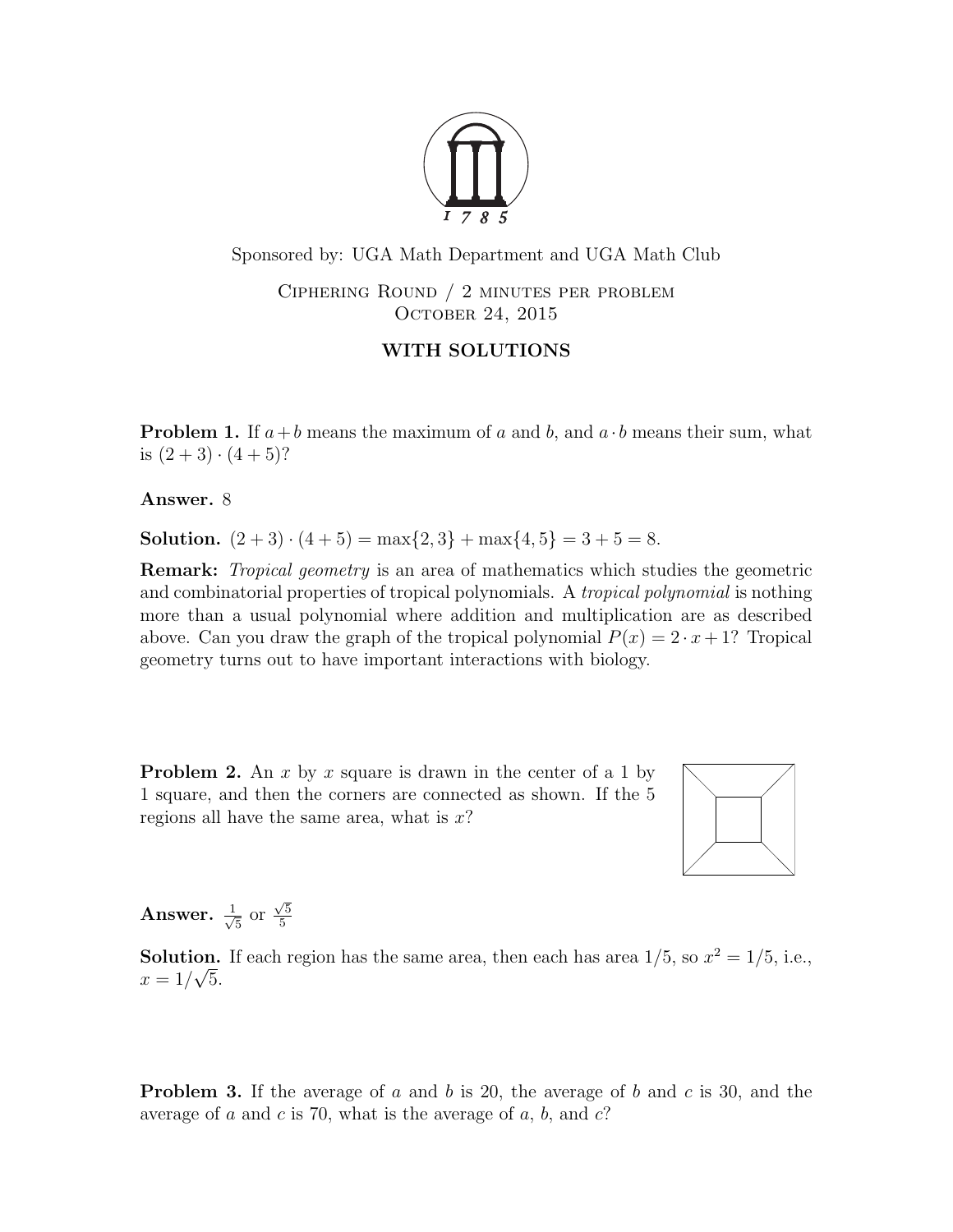Answer. 40

**Solution.** The given averages imply that  $a + b = 40$ ,  $b + c = 60$ , and  $a + c = 140$ . Adding these together, we get  $2a + 2b + 2c = 240$ , so  $\frac{a+b+c}{3} = \frac{240}{6} = 40$ .

**Problem 4.** In this problem,  $log(x)$  denotes the base 10 logarithm of x. Simplify the sum

$$
\sum_{k=1}^{9} \log \left( 1 + \frac{1}{k} \right) = \log \left( 1 + \frac{1}{1} \right) + \log \left( 1 + \frac{1}{2} \right) + \log \left( 1 + \frac{1}{3} \right) + \dots + \log \left( 1 + \frac{1}{9} \right).
$$

Answer. 1

Solution.

$$
\log\left(1+\frac{1}{1}\right) + \log\left(1+\frac{1}{2}\right) + \log\left(1+\frac{1}{3}\right) + \dots + \log\left(1+\frac{1}{9}\right)
$$
  
= 
$$
\log\left(\frac{2}{1}\right) + \log\left(\frac{3}{2}\right) + \log\left(\frac{4}{3}\right) + \dots + \log\left(\frac{10}{9}\right) = \log\left(\frac{2}{1}\cdot\frac{3}{2}\cdot\frac{4}{3}\dots\frac{10}{9}\right),
$$

which is  $log(10) = 1$ .

Remark: Benford's law says that in naturally occurring numerical data sets, the leading digit 1 should appear with frequency  $log(1 + 1/1) \approx 30.1\%$ , the leading digit 2 with frequency  $log(1 + 1/2) \approx 17.6\%$ , and similarly for the digits 3 through 9. Note that this explains why the sum above must come out to 1 ! Despite its name, Benford's law was originally discovered by astronomer Simon Newcomb, who wrote:

That the ten digits do not occur with equal frequency must be evident to any one making much use of logarithmic tables, and noticing how much faster the first pages wear out than the last ones.

The law was rediscovered by physicist Frank Benford in 1938. The IRS is rumored to use Benford's law in detecting tax fraud.

Problem 5. On a recent backpacking trip, slow Mo hiked 9 miles per day for the first 6 days. Then fast Dave joined, and they each hiked 16 miles per day for the next 4 days. How many miles per day did Mo average for the entire trip?

**Answer.** 11.8 (miles/day)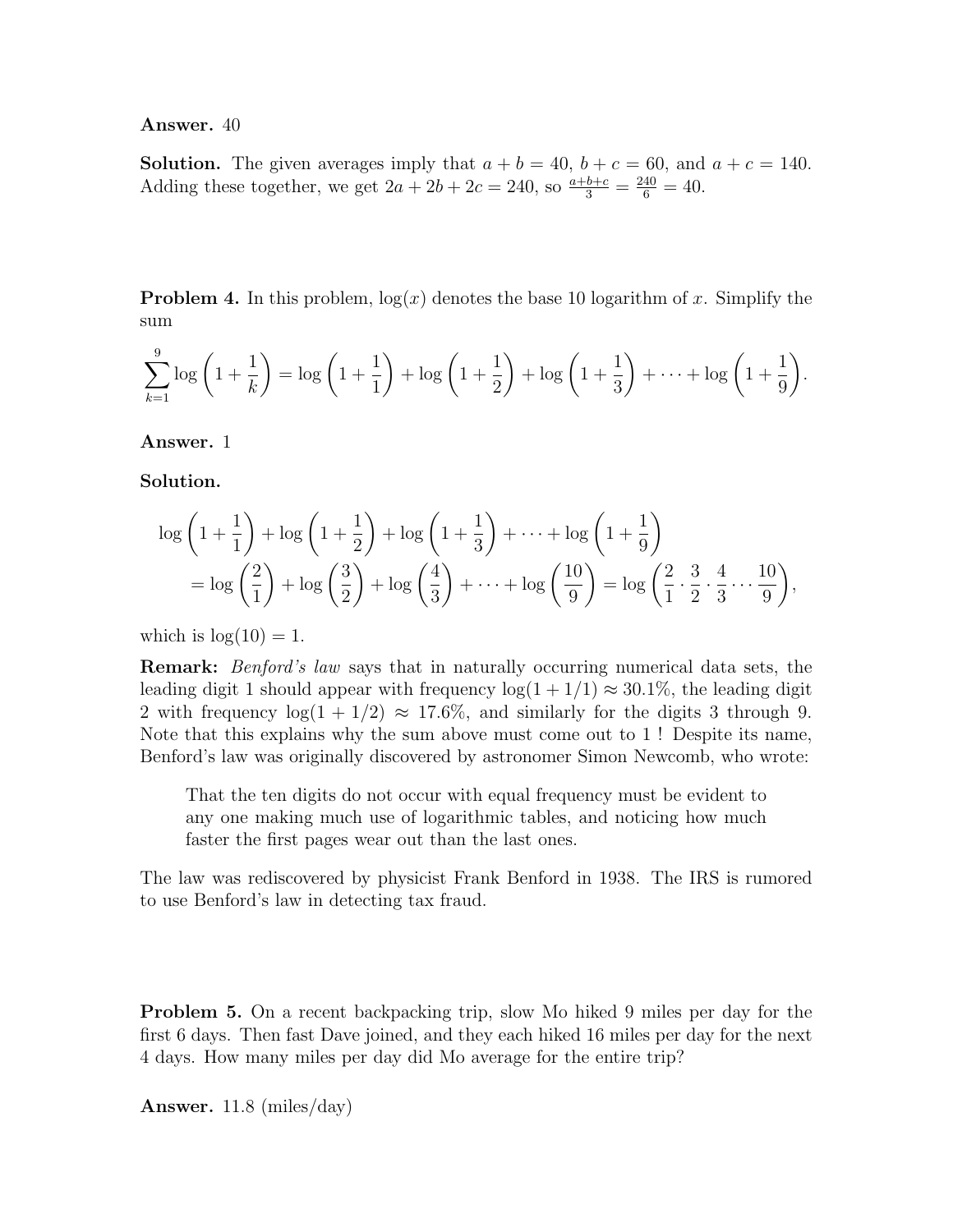**Solution.** Total miles  $= 9 \frac{\text{mi}}{\text{day}} \times 6 \text{ days} + 16 \frac{\text{mi}}{\text{day}} \times 4 \text{ days} = 118 \text{ miles.}$ Total time  $= 6$  days  $+ 4$  days  $= 10$  days. So Mo's average was  $\frac{118 \text{ mi}}{10 \text{ days}} = 11.8 \text{ miles/day.}$ 

**Problem 6.** A cube with side length 1 is inscribed in a sphere. What is the radius of the sphere?

Answer.  $\sqrt{3}$ 2

**Solution.** The diagonal of the cube is a diameter of the sphere. The diagonal has **Solution.** The diagonal of the cube is a diameter<br>length  $\sqrt{1^2 + 1^2 + 1^2} = \sqrt{3}$ , and so the radius is  $\frac{\sqrt{3}}{2}$  $\frac{73}{2}$ .

Problem 7. How many ways can 7 people be split into two groups, if each group must contain at least 2 people?

Answer. 56 (ways)

Solution. The smaller of the two groups will have either 2 or 3 people. These groups can be chosen in  $\binom{7}{2}$  $\binom{7}{2}$  or  $\binom{7}{3}$  $_{3}^{7}$ ) ways, respectively. So the total number of ways is

$$
\binom{7}{2} + \binom{7}{3} = \frac{7 \cdot 6}{2 \cdot 1} + \frac{7 \cdot 6 \cdot 5}{3 \cdot 2 \cdot 1} = 21 + 35 = 56.
$$

Remark: Dividing a group of seven people into two groups with at least two people each counts some particular subspaces of the space  $\overline{M}_{0.7}$  called "boundary divisors".  $\overline{M}_{0,n}$  (where now  $n \geq 3$  is any integer) is a space whose geometry is connected to the geometry of trees of lines with n marked points.  $\overline{M}_{0,n}$  has very intricate combinatorial properties mathematicians are still trying to discover.

**Problem 8.** Let  $\overleftarrow{n}$  denote the digit reversal of the natural number n, so that, for example,  $\overline{123} = 321$ . Find

$$
(10+11+\cdots+99)-(\overleftarrow{10}+\overleftarrow{11}+\cdots+\overleftarrow{99}).
$$

Answer. 405

**Solution.** If a and b are both nonzero, then ab will cancel ←−  $ba$ , so we only need to